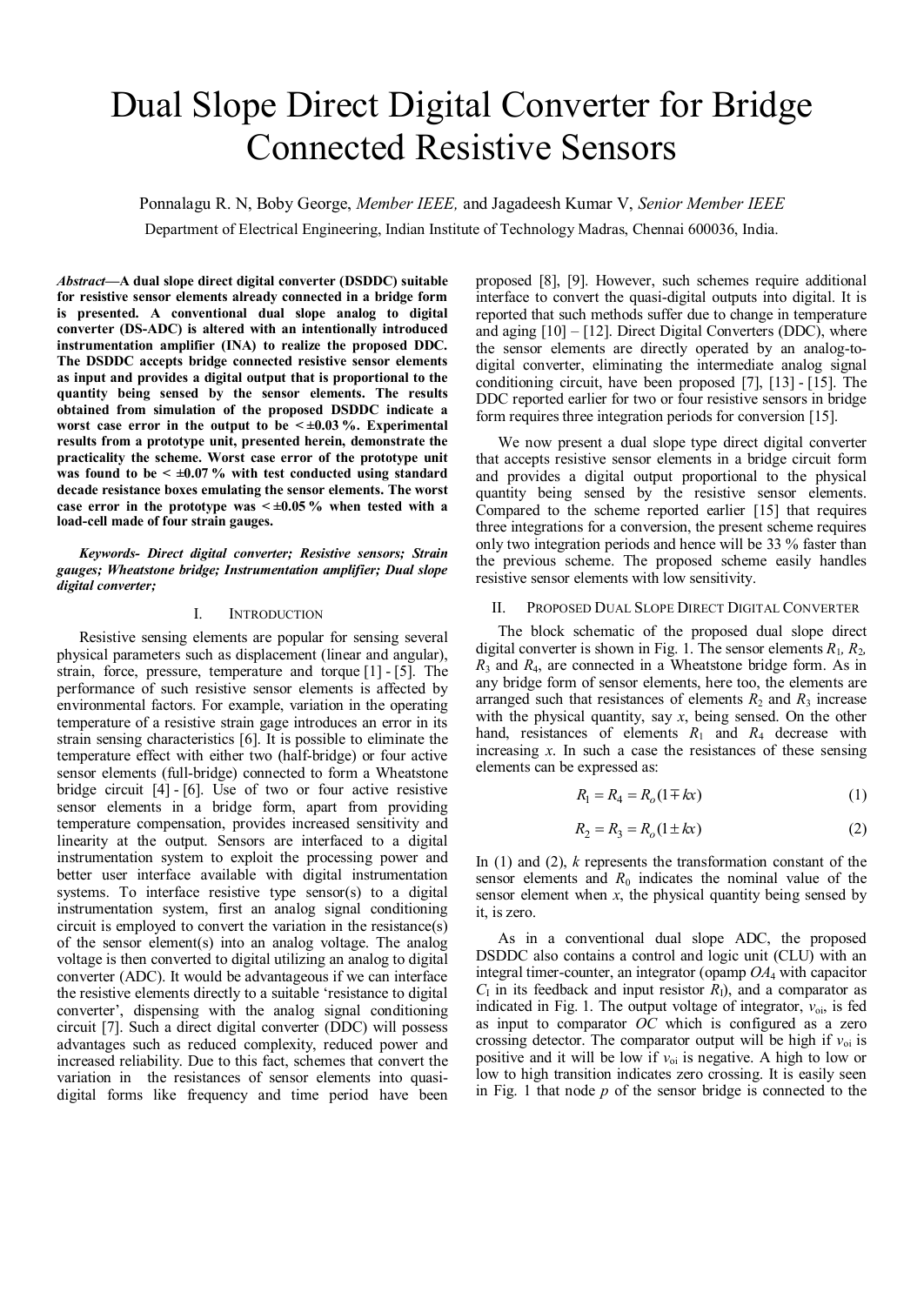

Fig. 1. Block schematic of the proposed DDC for bridge connected resistive sensors

output of opamp OA5, which provides the necessary excitation to the bridge. The node *q* of the bridge is connected to ground and the nodes *s* and *r* are connected to the inputs of opamps  $OA_1$  and  $OA_2$ . Opamps  $OA_1$ ,  $OA_2$  and  $OA_3$  constitute a modified instrumentation amplifier, INA. The SPDT switch  $S_2$ configures opamp of  $OA_3$  to be a differential  $(S_2$  in position 0) or summing amplifier  $(S_2$  at position 1).

The CLU senses the output of comparator  $v<sub>C</sub>$ , generates necessary switching signals and achieves required sequence of operations required to implement the logic of the proposed DSDDC. A typical conversion cycle of the DSDDC is made of two distinct phases of operation, namely, an auto-zero phase and a conversion phase. An auto-zero phase precedes a typical conversion phase so as to ensure that the output of the integrator is made zero, a condition essential for proper operation of the dual slope principle. For continuous conversion (a new conversion succeeding a previous one, endlessly), the auto-zero phase is needed only once at the start, since at the end of a conversion, the integrator's output will be zero and hence a new conversion can start without an auto-zero phase.

## *A. Auto zero phase*

In the auto-zero phase, the CLU senses  $v_c$ . If  $v_c$  is high ( $v_{oi}$ ) is positive) the CLU sets the switches  $S_1$  and  $S_2$  to position '1'. In this situation  $OA_5$  will act as an inverting amplifier providing a voltage of  $-V_R$  to node p and  $OA_3$  will act as an inverting summing amplifier and its output  $V_0$  will be  $-(V_1 + V_2)$ , where

$$
V_1 = \frac{V_p(1 \pm kx)}{2} \quad \text{and} \tag{3}
$$

$$
V_2 = \frac{V_p(1 \mp kx)}{2} \quad . \tag{4}
$$

 $V_p$  is the voltage at node *p*.  $V_p = V_R$  when  $S_1$  is in position '0" and  $V_p = -V_R$  when  $S_1$  is shifted to position '1'. For the condition  $S_1$  and  $S_2$  in position '1', a current  $i_c = -V_R/R_I$  will flow and discharge the capacitor  $C_I$ . Thus, the integrator output

will start decreasing and reach zero as shown in Fig. 2 by the dashed line shown during the auto-zero phase.

On the other hand if  $v_c$  is low (indicating a negative  $v_{\rm ol}$ ) the CLU will set switch  $S_1$  to position '0' and  $S_2$  to position '1'. In this case  $OA_5$  will act as a buffer giving  $+V_R$  to node p and  $OA_3$ will again act as a summing amplifier and its output will be sum of  $V_1$  and  $V_2$ . Now current  $i_c = V_R/R_I$  will flow. Once again the charge in the capacitor  $C<sub>I</sub>$  will be removed resulting in the integrator output rising to zero from the negative initial condition.

In either case, when the integrator output reaches zero, output of the comparator will flip  $('1'$  to '0' in the first case and '0' to '1' in the second case) signaling the end of auto-zero phase to the CLU. The CLU sensing the flip in  $v_c$  starts a conversion phase.

## *B. Conversion phase*

 The conversion phase, as in any dual slope converter, has a pre-set integration period  $T_1$  and a measured de-integration period  $T<sub>o</sub>$ . At the start of a conversion phase, the CLU sets switches  $S_1$  and  $S_2$  in position  $\theta$  and initiates the first integration period  $T_1$ . The CLU starts the internal timer



Fig. 2. Waveforms at cardinal points of the proposed DDC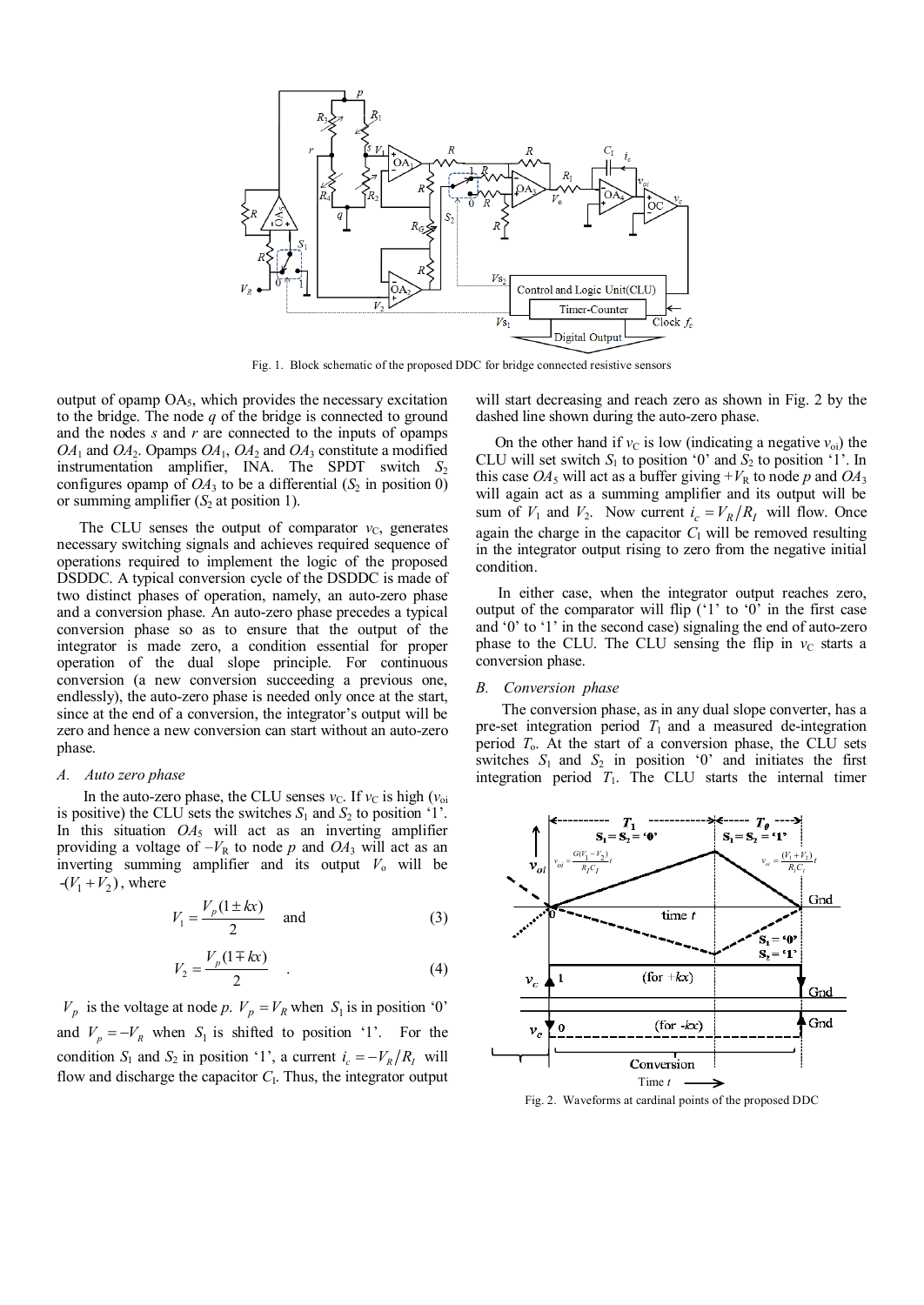simultaneously and maintains the switch positions for the first integration period for a certain count, say  $N_1$  ( $T_1 = N_1$   $T_c$ , where  $T_c$  is the period of the clock fed to the timer-counter of the CLU). For this case, the output  $V_0$  of opamp  $OA_3$  is:

$$
V_o = -G(V_1 - V_2) \t\t(5)
$$

where  $G = [1 + 2(R/R<sub>G</sub>)]$ . If the physical quantity being sensed, *x*, is positive then  $R_2 > R_1$  and hence the current  $i_c = V_o / R_I$  will flow into the capacitor  $C_I$  of the integrator and the integrator output  $v_{oi}$  will ramp up (indicated as solid line in Fig. 2) with time as:

$$
v_{oi} = \frac{G(V_1 - V_2)}{R_f C_I} t = V_R G k x \ t \tag{6}
$$

At the end of  $T_1$ , the CLU is programmed to sense the comparator output  $v_c$ . Since  $v_c = '1'$  (for positive *x*) the CLU logic changes the position of switches  $S_1$  and  $S_2$  to position '1' and restarts the timer counter. For this condition the output  $V_0$ of opamp  $OA_3$  will be  $V_o = -(V_1 + V_2) = V_R$ . The current through  $C_1$  will now be  $i_c = -V_R/R_I$ . This current will discharge the capacitor  $C<sub>1</sub>$ , forcing the output voltage of the integrator to decrease with time and reach zero. As soon as the output of the integrator reaches zero, the output of the comparator will change state signaling to the CLU that the conversion phase is over. The count value at this point, say *No*, from the timercounter is read by the CLU and displayed as the final output.

If *x* is negative  $(R_2 < R_1)$  then during the first integration period  $T_1$ , the integrator output will increase in the negative direction and at the end of  $T_I$  will be  $-V_R G k x T_1$ . Hence at the end of  $T_1$ , the output  $v_c$  of the comparator will be '0'. Sensing  $v<sub>C</sub>$  to be '0' the CLU sets switch  $S<sub>1</sub>$  in position '0' and  $S<sub>2</sub>$  in position '1' and restarts the timer-counter. The voltage on node *p* will now be  $+V_R$  and  $V_o = -(V_1 + V_2) = -V_R$ . Thus a current  $i_c = V_R/R_I$  will flow into  $C_I$ , discharging it. For this case, the integrator output will ramp up and reach zero as indicated by the dashed line (during conversion phase) in Fig. 2. Once again the comparator output will flip (from  $0'$  to  $1'$ ) as soon as the integrator output reaches zero. Sensing the flip, the CLU stops the timer-counter, reads the value of the timer-counter and displays it as the output.

In either case (*x* is positive or negative), the charge acquired by the capacitor  $C_1$  during  $T_1$  must be equal to the charge removed from  $C_1$  during  $T_0$  since the net charge in  $C_1$  at the end of  $T_0$  is zero. The charge balance results in:

$$
\frac{G(V_1 - V_2)}{R_1 C_1} T_1 = \frac{(V_1 + V_2)}{R_1 C_1} T_o \tag{7}
$$

Substituting the values  $V_1$  and  $V_2$  from (3) and (4) into (7) we get :

$$
GV_RkxT_1 = V_RT_o \tag{8}
$$

By rearranging (8), *x* is derived as:

$$
x = \frac{1}{kGT_1}T_o.
$$
\n<sup>(9)</sup>

Since  $T_1 = N_1 T_c$  and  $T_0 = N_0 T_c$ , (9) can be simplified as:



Fig. 3. Flowchart showing the conversion logic of the DDC

$$
x = \frac{1}{kGN_1} N_o.
$$
\n<sup>(10)</sup>

The polarity of *x* can be easily determined by sensing the output  $v_c$ ) of comparator at the end of period  $T_1$ . The sequence of operations of the DSDDC is clearly depicted in the flowchart shown in Fig. 3.

## III. SIMULATION STUDIES

The functionality of the DSDDC presented here was first checked by simulating the circuit using circuit simulation tool, LTSpice. The opamps used in the simulation are selected to match the performance and characteristics of practical opamps, later used to build the prototype DSDDC. The control logic is simulated by using four switches controlled by pulse waveforms and logic gates. The nominal values  $(R_0)$  of four resistors were set as  $1.0 \text{ k}\Omega$  and resistances were varied in steps of 10 Ω in the range 900 Ω to 1100 Ω ( $kx = \pm 10\%$  of  $R_0$ ). The output obtained from simulation was plotted and a best fit also obtained for that which is clearly indicated in Fig. 4. The worst case error obtained after employing best fit using linear regression analysis is found to be  $\leq \pm 0.03\%$ .

## IV. EXPERIMENTAL RESULTS

In order to verify the practicality of the proposed DSDDC, a prototype unit was built and tested. The reference voltage  $V<sub>R</sub>$ was obtained using reference voltage generator IC LM385. All the opamps in the circuit of Fig. 1 are of type: IC OP07. The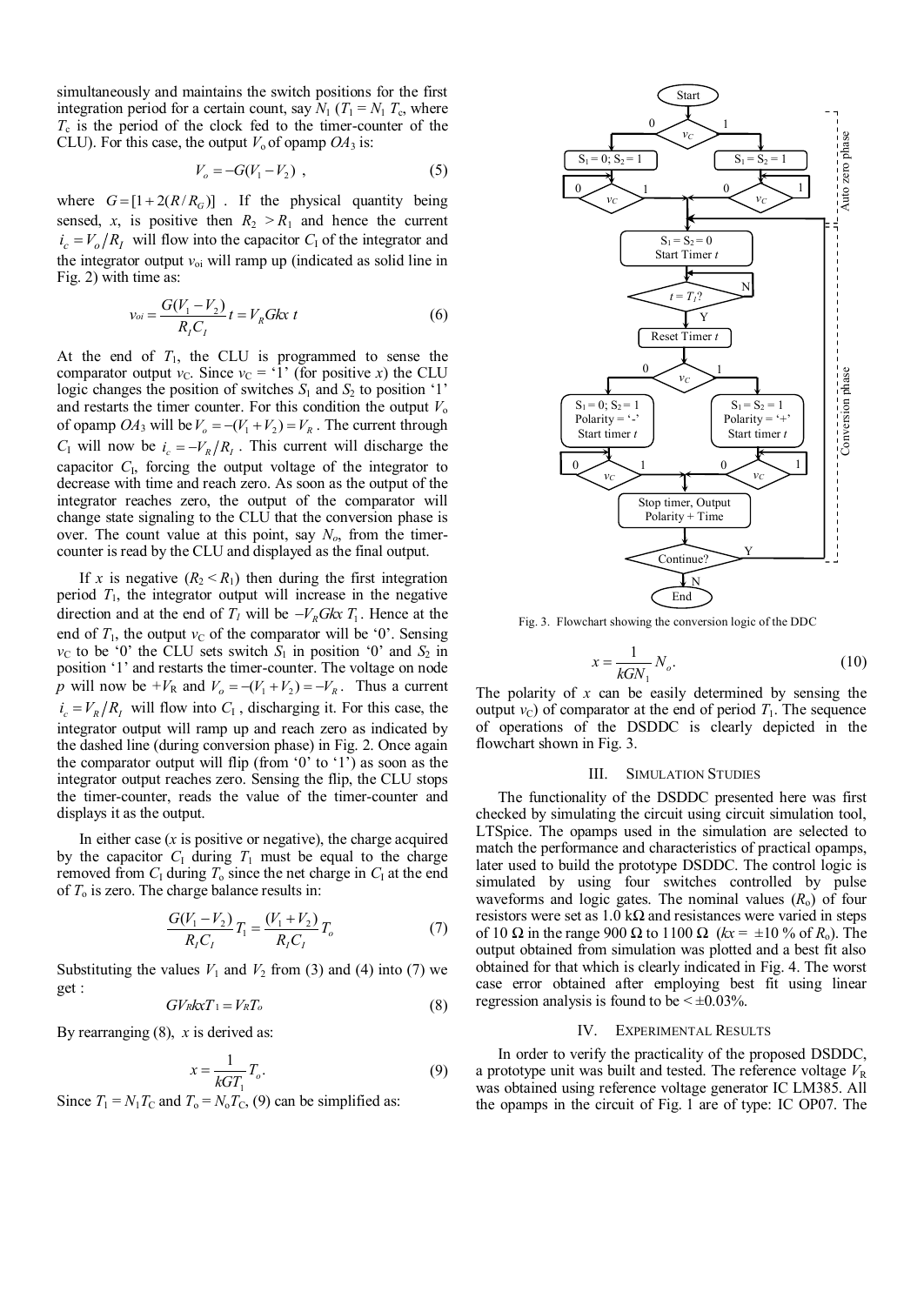

switches  $S_1$  and  $S_2$  were realized using IC MAX 4602, possessing quad SPST switches having ON resistance of 2.5  $\Omega$ . To obtain the SPDT operation required for switches  $S_1$  and  $S_2$ , each SPDT switch was realized by connecting two SPST switches in parallel. While the control of one of the parallel connected SPST switch was fed directly from the CLU, the control of the other switch was fed through a NOT gate (IC SN7404). The feedback capacitor of the integrator was selected to be polypropylene type of value 0.33 µF and a metal film resistor of value  $100 \text{ k}\Omega$  served as  $R<sub>1</sub>$ . IC LM311 was used as the comparator.

The Control and Logic Unit was implemented with an Arduino UNO board containing an ATMEGA 328 micro controller [16]. The Arduino board was interfaced to a personal computer (PC) utilizing the onboard USB interface. The PC not only served to cross compile and program the microcontroller, but also served as the output display. A suitable program, developed to implement the necessary logic illustrated in the flowchart of Fig. 3, is burnt into the microcontroller [17]. The program makes use of one of the timer-counters of the microcontroller for realizing the timing/counting operations outlined in Fig. 3. Using the internal clock of the microcontroller, the first integration period  $T_1$  is set as 300 ms. The output  $N_0$  is obtained in terms of counts read from the internal counter-timer and the count values are displayed on the PC.



resistors  $R_1$ ,  $R_2$ ,  $R_3$  and  $R_4$  using standard resistance boxes



Fig. 6. Experimental setup to test the proposed DDC

In order to obtain the performance characteristics of the proposed DSDDC under controlled input conditions, sensor elements  $R_1$ ,  $R_2$ ,  $R_3$  and  $R_4$ , were realized using standard variable resistance boxes form Otto Wolff, Germany having a resolution of 1.0  $\Omega$  and an accuracy of  $\pm 0.01\%$ .  $R_0$  for all the four resistors was selected to be 1.0 k $\Omega$  and the measurements were obtained by varying the physical quantity *x* in steps of 0.01 from -0.1 to +0.1 through zero. The results obtained from this emulation test of the prototype are shown in Fig. 5. The worst-case error observed from the emulation study was found to be  $\leq \pm 0.07 \%$ 

To establish the suitability of the proposed DSDDC for a practical application, the prototype unit was also tested using a load cell made of four resistive strain gauges connected in bridge form. The experimental setup utilized for conducting this test is shown in Fig. 6. The load-cell used is a standard aluminum single point,  $290 \Omega$  nominal value load cell of full scale 3.0 kg and sensitivity of 0.48 m $\Omega$ /kg. The feedback capacitance, *C<sup>I</sup>* was chosen as 100 nF. The load cell was loaded in the 0 kg to 3 kg range in steps of 250 g. While it was possible to vary *kx* both in the positive and negative directions in the emulation study, *kx* varied only in the positive direction in the tests carried out with the load cell. The snapshot of integrator output,  $v_{oi}$  and comparator output,  $v_c$  for a typical  $kx$ value obtained from the prototype using the oscilloscope module of NI ELVIS II is shown in Fig. 7. The results obtained with the load cell, plotted in Fig. 8, illustrate that the worst case error is  $\leq \pm 0.05\%$ .



Fig. 7. Snapshot of integrator and comparator output waveforms observed from the prototype.